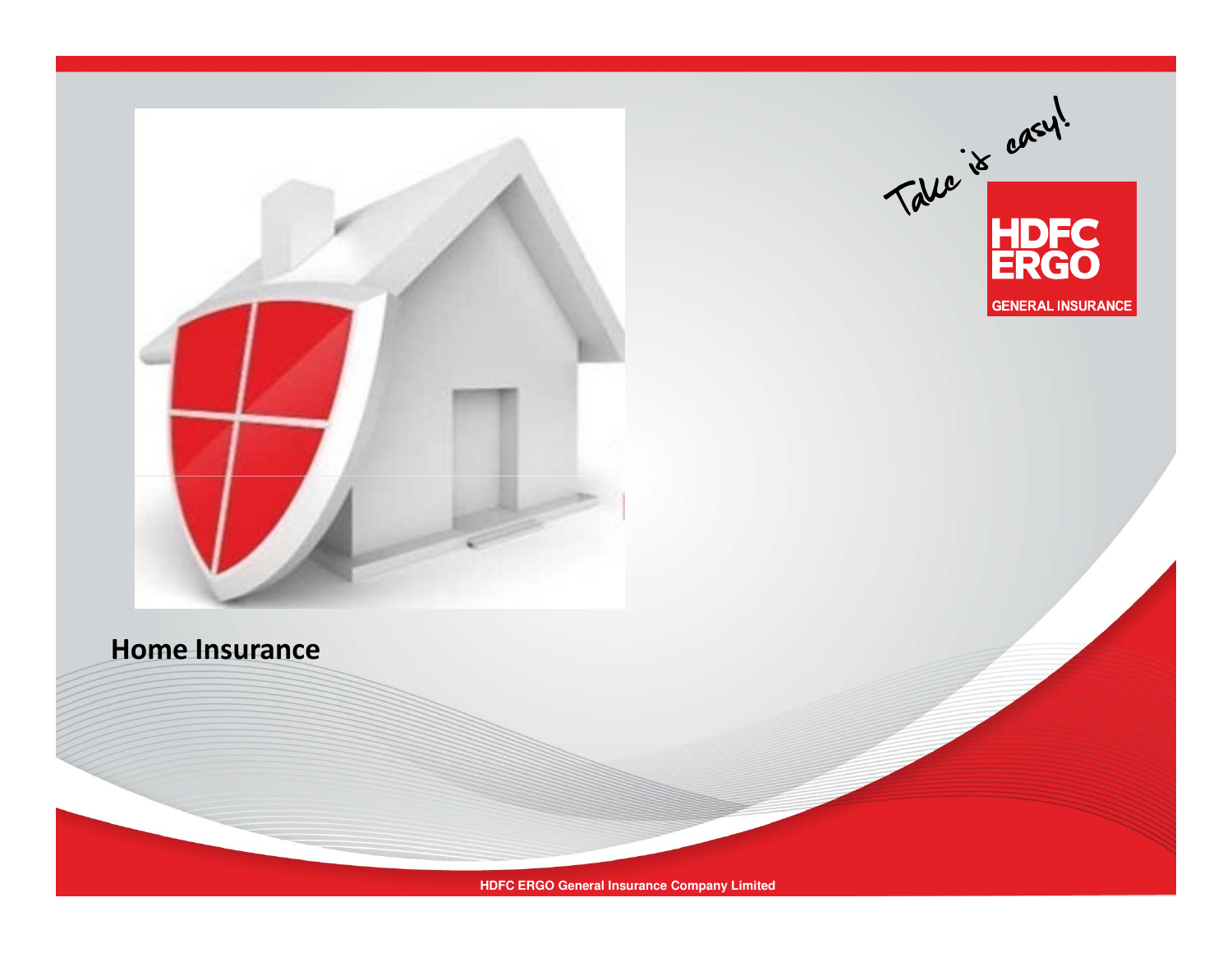

The covers provided are: ‐

- **□** Section I(a) Fire and Special Perils -Building (mandatory section)
- ப Section I(b) Fire and Special Perils ‐Contents (mandatory section if Burglary is opted)
- **□** Section II Burglary including Theft-Contents
- ப Covers building & Content against risks like –
	- Fire, Lightning, Explosion / Implosion, Storm, Flood, Riots, Strike and Malicious Damage.
	- Earth quake
	- $\checkmark$  Terrorism is optional
- **Burglary is an optional cover.**<br>But also results and the contract of the contract of the contract of the contract of the contract of the control
- $\Box$ Long term Policy can be offered to all house/ flat owners only.
- ப One year policy for tenants.
- $\Box$ Policy period – upto <sup>5</sup> years
- ப Discount – upto 25% on Fire section & upto 15% on Burglary section
- **Q** Entire Co-operative Society building can be covered for 1 year only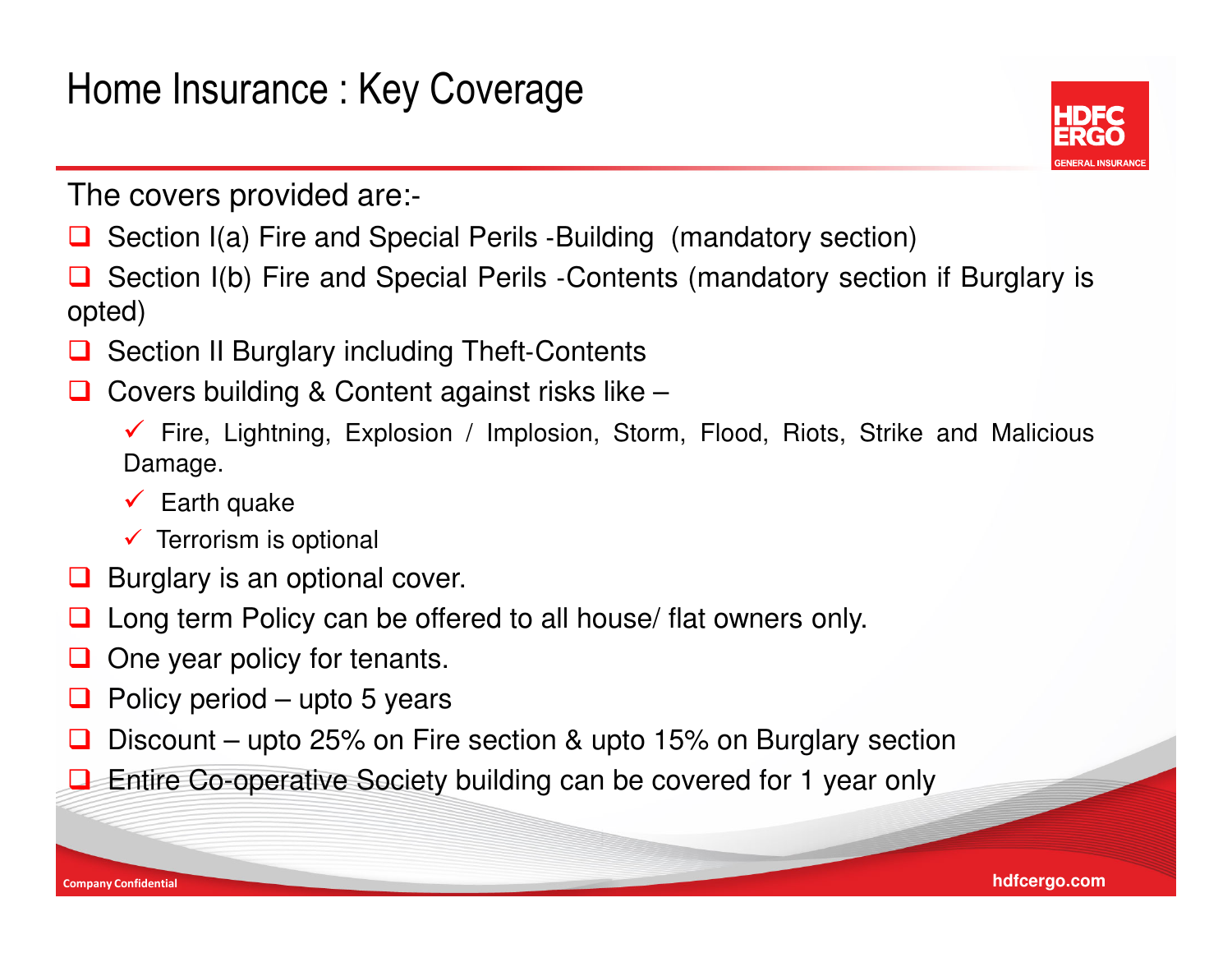### Major exclusions – Fire section



- □ Loss or damage caused by depreciation or wear and tear and consequential<br>loss of any kind loss of any kind
- **Q** Willful destruction of property
- $\Box$  Loss or damage arising from any consequences of war, invasion, act of foreign approximation of consequences of war, invasion, act of foreign enemy, hostilities etc.
- Loss or damage contributed to by nuclear weapons material and/or lonizing<br>radiations radiations
- **□** Loss, destruction or damage to articles of consumable nature, livestock and motor vobicles motor vehicles.
- Loss, destruction or damage to any electrical machine, apparatus, fixture or<br>fitting arising from ar eccasioned by over rupping, excessive pressure, short fitting arising from or occasioned by over-running, excessive pressure, short circuiting provided that this exclusion shall apply only to the particular so affected and not to other machines, apparatus, fixtures or fittings which may bedestroyed or damaged by fire so set up.
- □ Loss of earnings, or other consequential or indirect loss or damage of any kind<br>or description whatsoover or description whatsoever

**hdfcergo.com**

**Q** Property under construction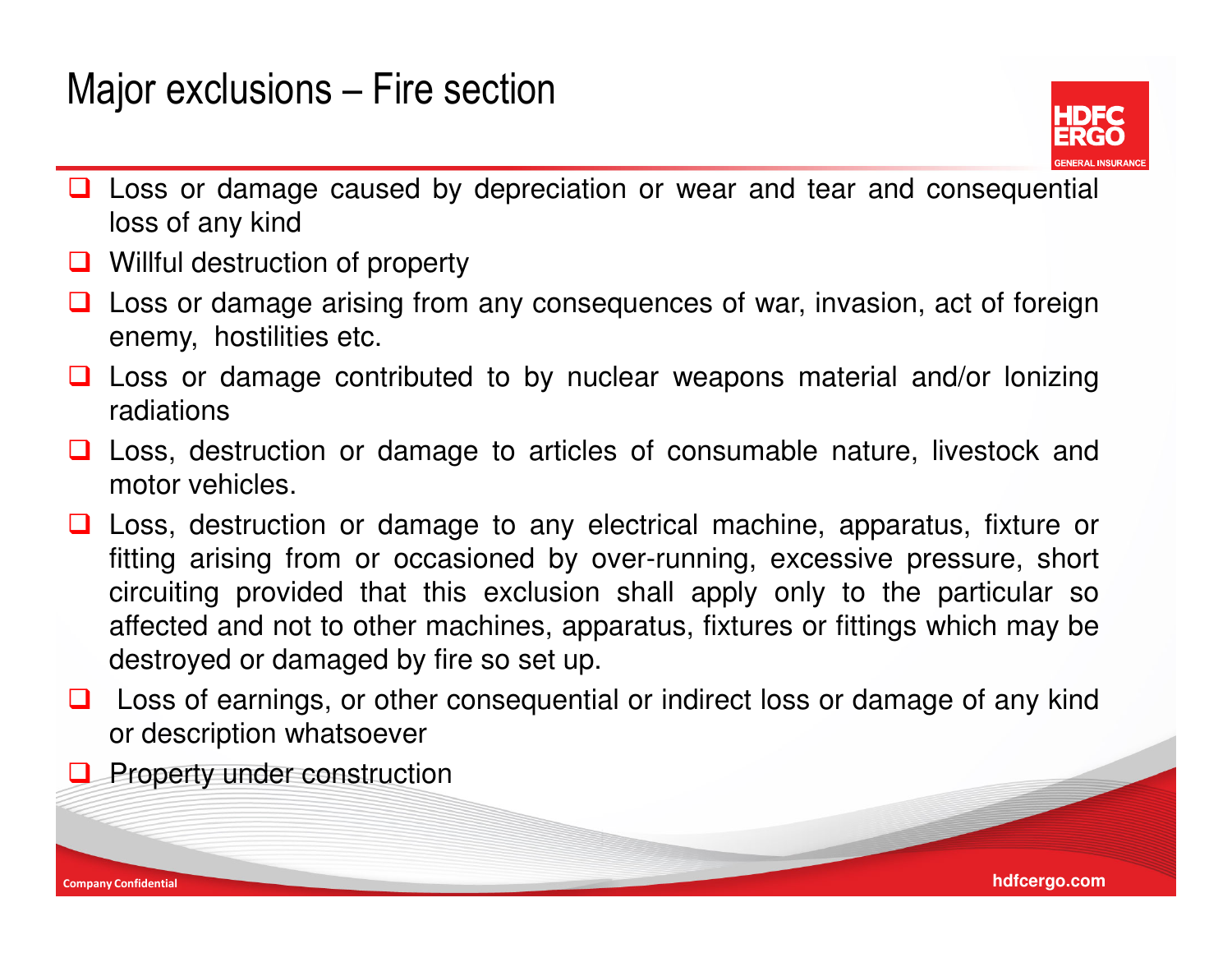### Major exclusions – Burglary section



- ப Caused by burglary and/or housebreaking and/or theft and/or larceny where any member of the Insured's family is concerned as principal or accessory.
- To securities, documents of any kind, stamps, coins, cash/paper money, deeds, ATM cards, credit cards, charge cards, bonds, bills of exchange, promissory notes, or any other negotiable instrument, books of accounts or any otherbusiness books, and explosives.
- **T** To articles of consumable nature, livestock and motor vehicles.
- $\Box$  To curios, antiques, pictures and other works of art, guns, collection of stamps, coins and medals for an amount collectively in excess of Rs. 10,000 unless specifically stated to the contrary in the Schedule.
- $\Box$  To jewellery and valuables in excess of Rs. 10,000 per single article unless<br>stated to the contrary in the Schodule stated to the contrary in the Schedule.

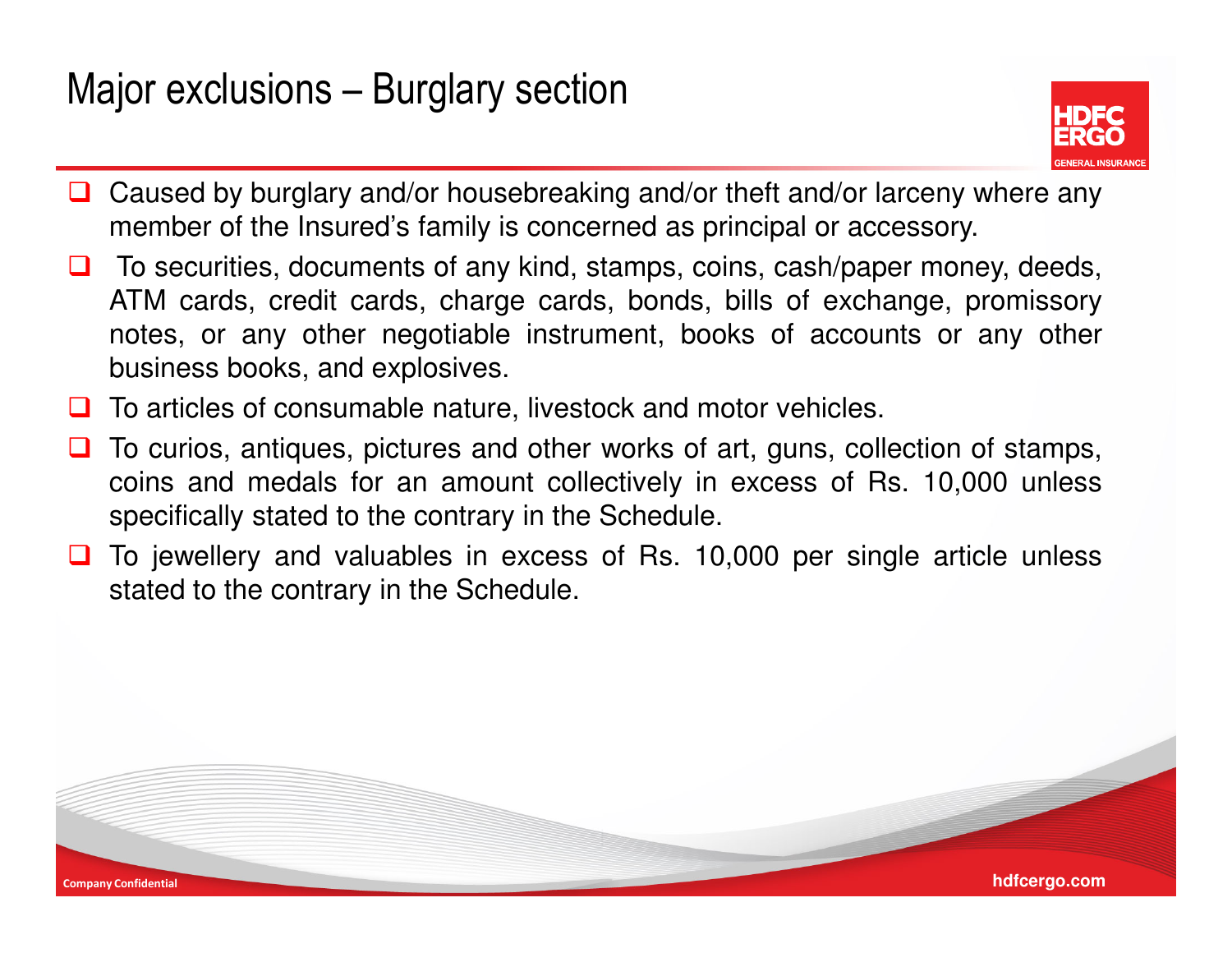

**□** Do I need to pay premium in advance for multiyear policy, i.e policy period more<br>than 1 year? than <sup>1</sup> year?

#### **Yes, entire premium has to be paid in advance.**

 $\Box$  I'm interested to take long term Home Insurance for covering structure of my<br>bouse Can Lake sover my contents on long term basis? house. Can I also cover my contents on long term basis?

### **Yes, can be cover under same policy**

**I** I heard there are two methods for long term Home Insurance. Could you please explain these methods.

#### **Yes, for long term home there are 2 methods**

- 1) Method A (Increase in Sum Insured) : Sum Insured will increase by 10% of original Sum Insured at end of every 12 months upto a max number of **years opted by the customer. No discount in premium.**
- 2) Method B (Fixed Sum Insured) : Sum Insured will not increase during **policy tenure but long term discount is extended.**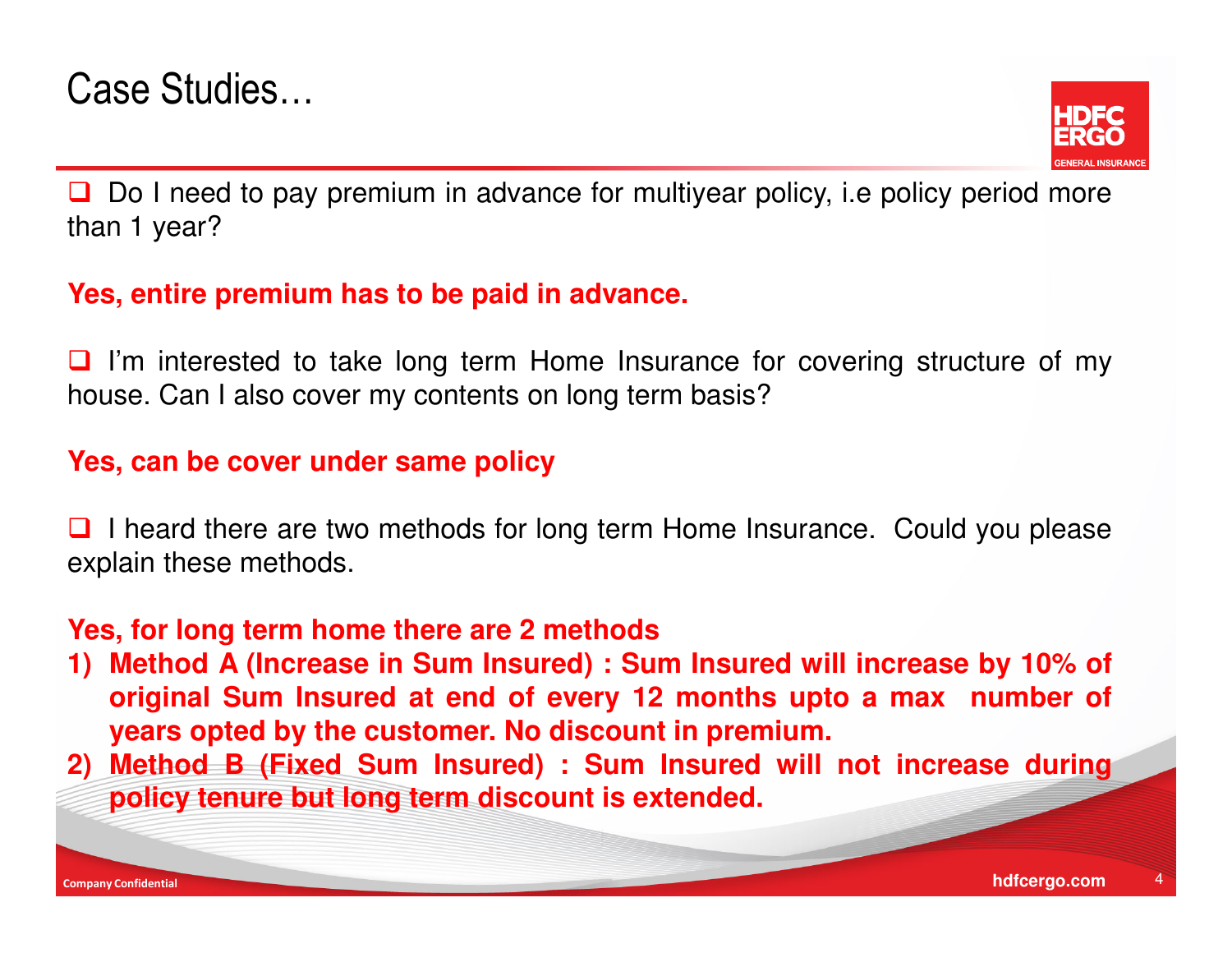### Case Studies…

Company Confidential

**Q** Under burglary section I'm interested to cover theft<br>extension too. Confirm if Home Insurance offers theft extension too. Confirm if Home Insurance offers theft extension ?

#### **Yes. Theft is covered under Home Insurance**

**Q** I have purchased new flat but it still under construction<br>phase. Confirm if Home Insurance policy can be taken phase. Confirm if Home Insurance policy can be taken

**No, under-construction properties are not covered under Home Insurance policy only house can be insured after successful completion & handover toowner of house**



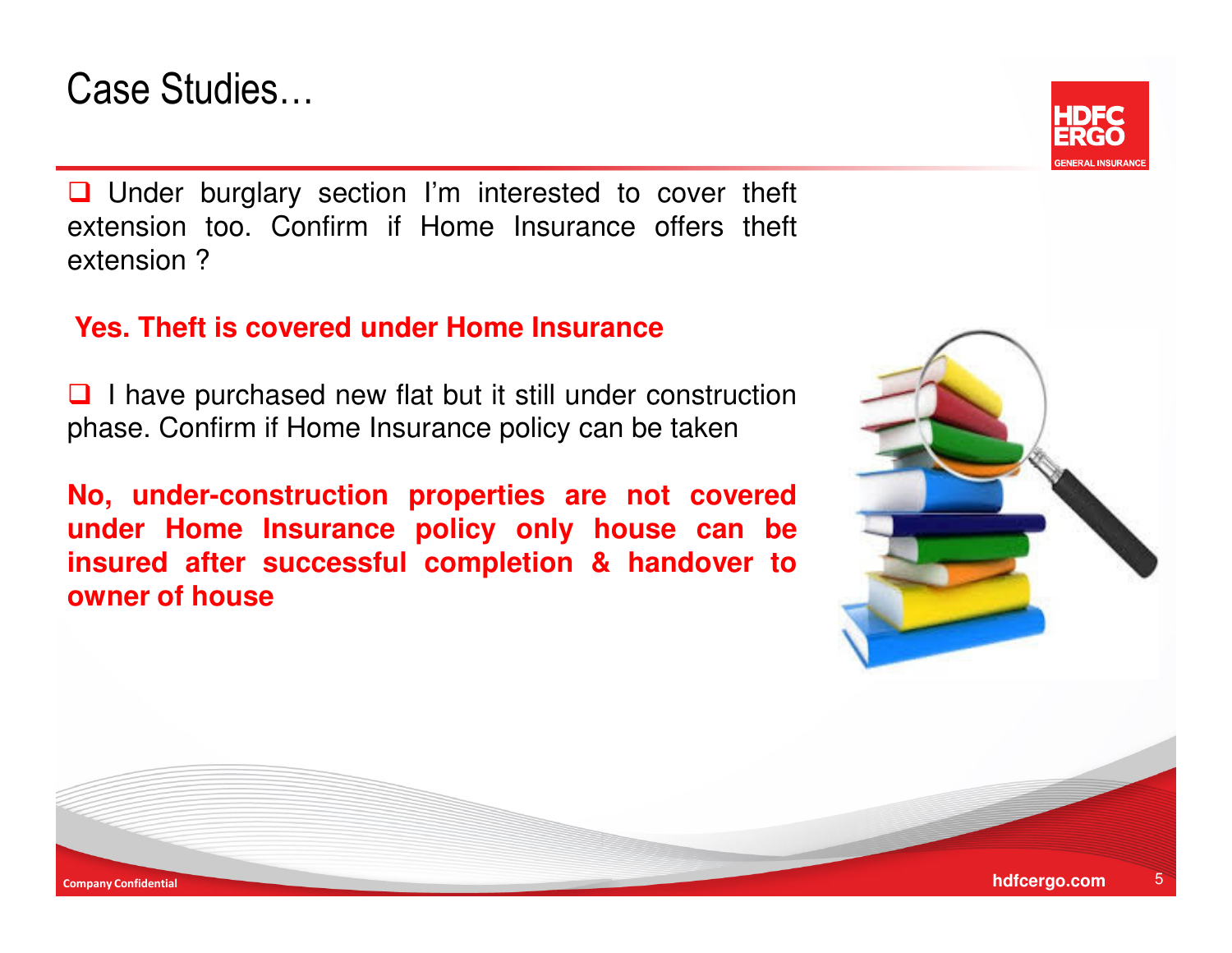## Target customer



- $\Box$  Individuals residing in flats or independent houses provided that the external walls are of burnt bricks/ stone/ concrete blocks and RCC/ RBC/ tiles/ ACC roof
- ◻ One year policy for Tenants
- $\Box$ Long term policy for house/flat owners wherein coverage for Building is mandatory.

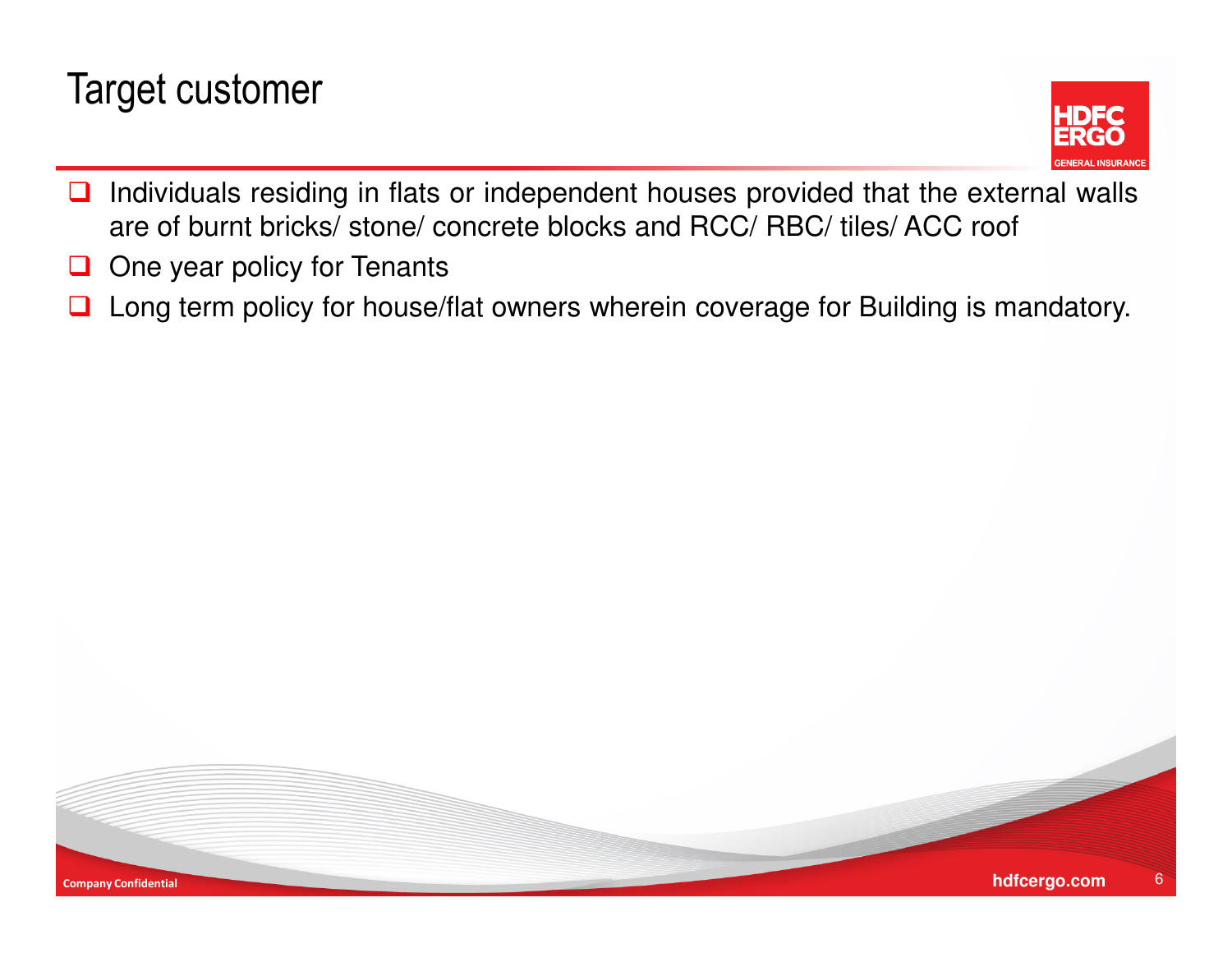

- $\sqcup$ Long term Coverage upto <sup>5</sup> years.
- ⊔ Discount upto 25% based on policy tenure and plan type.
- $\Box$ Discount for availability of security system under Burglary section upto 15%
- $\Box$ Covers both Structure & Contents of house.
- ப Coverage for Burglary & Theft on long term basis
- $\Box$  Flexibility to select between <sup>2</sup> methods (1) Increase in Sum Insured(2) Fixed Sum Insured throughout policy period.
- $\Box$ Online policy issuance through PoS and Portal
- **Q** Pre-underwritten Excel based OTC quote can be generated by sales.
- $\Box$ PoS can be utilized to issue <sup>1</sup> year policy for CHSL.
- $\Box$ Online Renewal through portal.

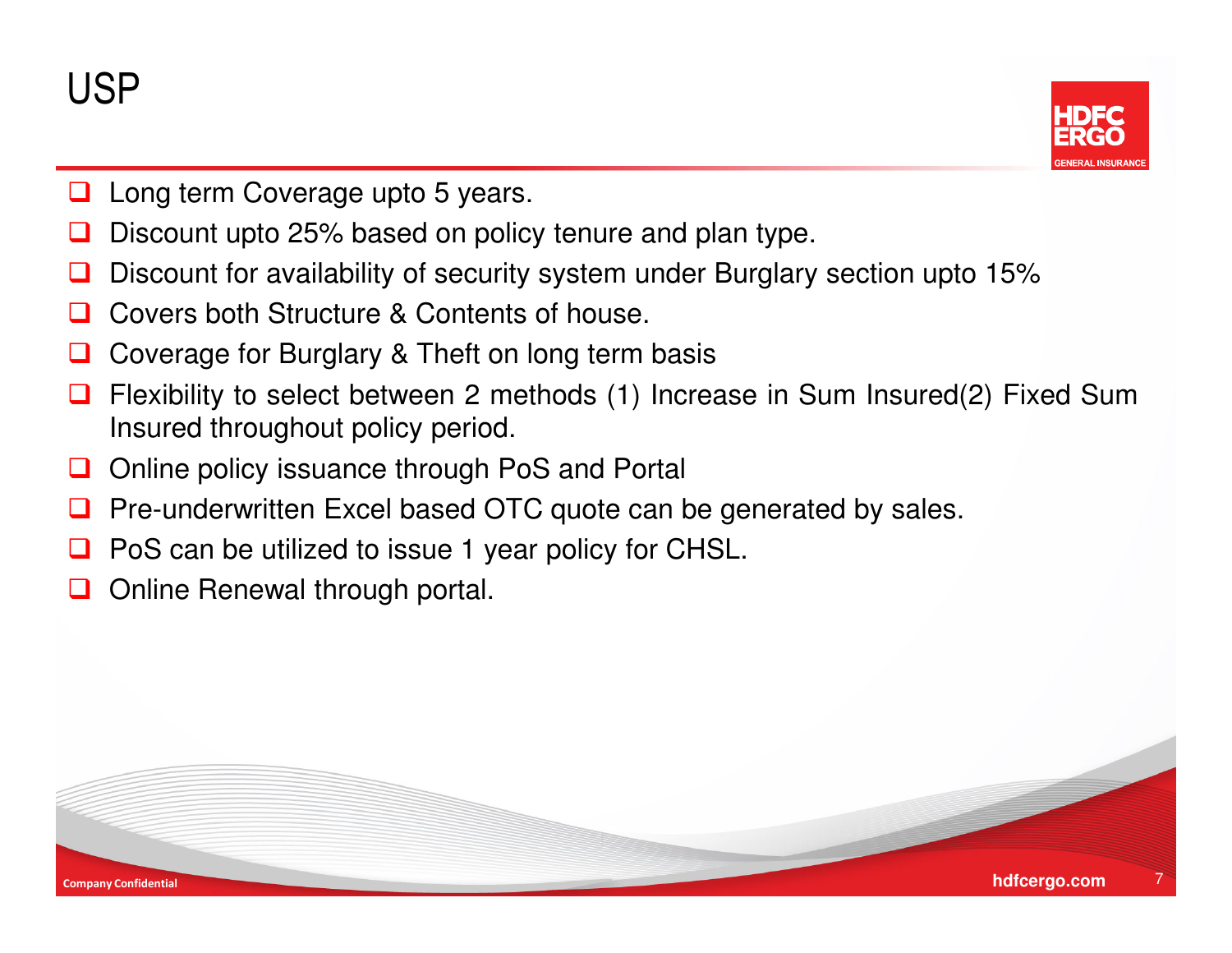What to do in case of a claim ?



- Survey and assessment by independent loss assessor (Surveyor)
- **Q** Claim Documents
	- $\triangleright$  Copy of the policy
	- > Estimates or quotations /bills
	- > FIR wherever required
	- $\blacktriangleright$ Duly Completed Claim form
	- ➤ Survey report
	- > Fire brigade report
	- $\blacktriangleright$  Newspaper clippings, meteorological department reports - in case of Act of God perils
	- Any other relevant documents based on type of loss